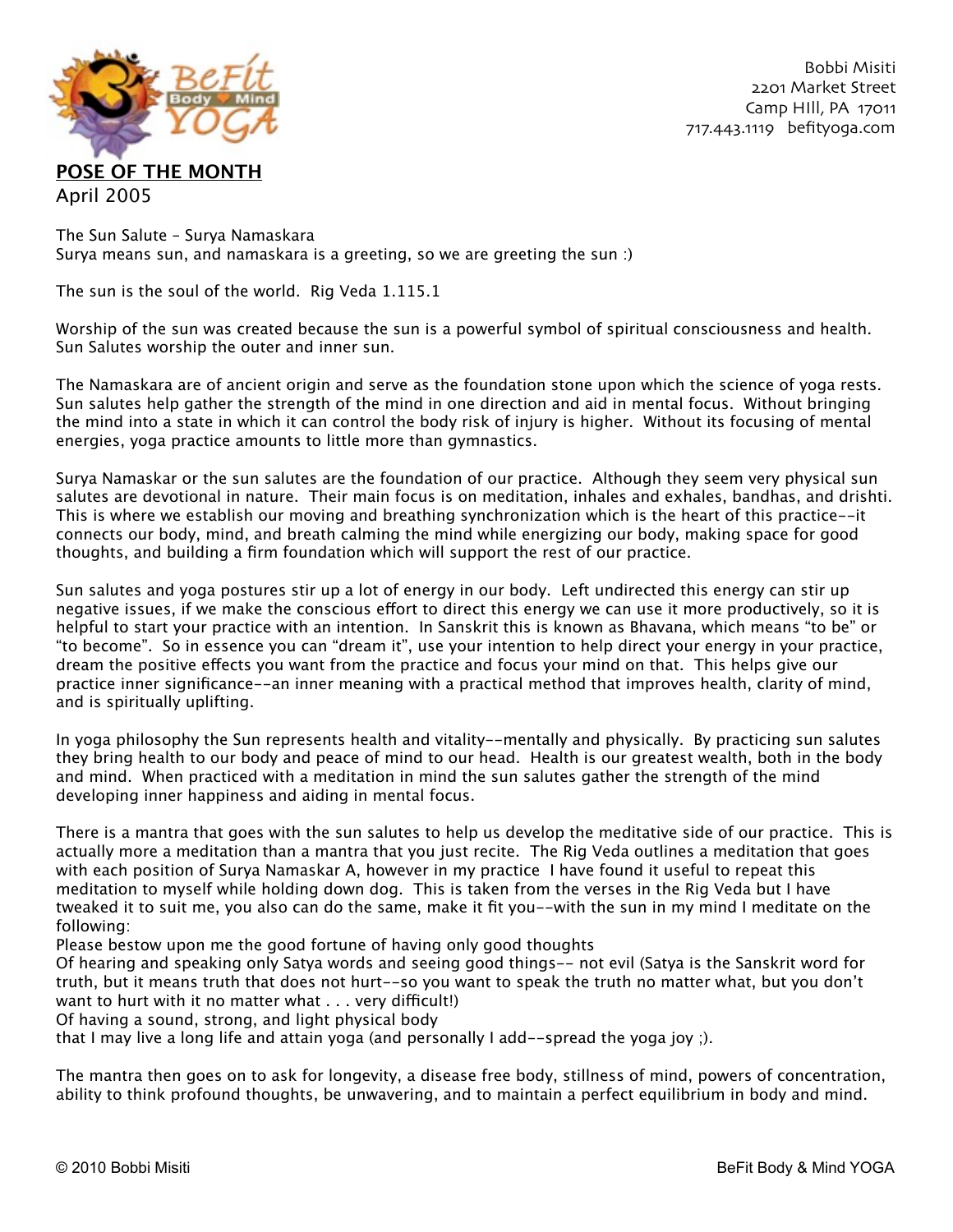

There is also a mantra for Sun Salute B. Surya Namaskar B is said to benefit the heart--when a beginner first starts practicing sun salute b they find themselves quickly winded, but if you keep with it you will get a stronger and a more cardiovascular-ly fit heart from practicing them giving you a strong heart.

The Rig Veda states that whoever is suffering from heart trouble will find their trouble eliminated if they practice Surya Namaskar B. This is because the surya namaskar b mantra destroys the inner enemies (which if left to manifest will become our outer enemies). The Vedas describe 6 poisons that surround the spiritual heart, recitation of this mantra helps to rid these poisons from our body. They are: Desire (kama)

Anger (krodha) Greed (Lobha) Delusion (moha) Pride (mada) Jealousy (matsarya)

So the Rig Veda states that by removing these poisons from our body heart disease will disappear.

The mantra for surya namaskar b is long and complicated, instead focus your attention on breathing around your heart while holding down dog. I focus on having my breath totally encompass my heart, front to back, side to side, top to bottom, keeping the heart area open and allowing prana to circulate around the heart. Remember this is more dhyana (meditation) than an actual recitation.

So as you begin your practice with sun salutes focus your attention on these mediations, and on your breath- it is important to keep your inhales and exhales the same length as this promotes body and mind equilibrium. This also sets your intension for your practice and helps develop the awareness in our practice that reduces the risk of injury while connecting our body, mind. and breath at the start, which helps us maintain that connection throughout our entire practice.

According to the sages-the first duty is to take care of the body which is the means to the pursuit of spiritual life. Sedentary lifestyle leads to pain. The practice of Surya Namaskara cures this affliction; sun salutes lead to greater health, creativity, and productivity.

Benefits:

The practice of Sun Salutes requires form, energy, and rhythm.

Deb

- They alternate forward and backward bending give a profound stretch to the spinal column, keeping it healthy.
- They build heat in the body, helping to prepare our body for the practice; and the heat helps with the removal of toxins from our organs and bloodstream.
- Connecting the moving and breathing synchronicity is the most important lesson in the sun salute. Pay attention to match your movement to your breath, at first this may seem challenging (especially in sun salute b) but over time with practice will become easier. When we synchronize our moving and breathing it is very calming to the mind while energizing to the body, removing stress.
- The postures generate prana (energy in our body).

### **The practice of Surya Namaskara brings happiness, health, and sunlight to the spirit.**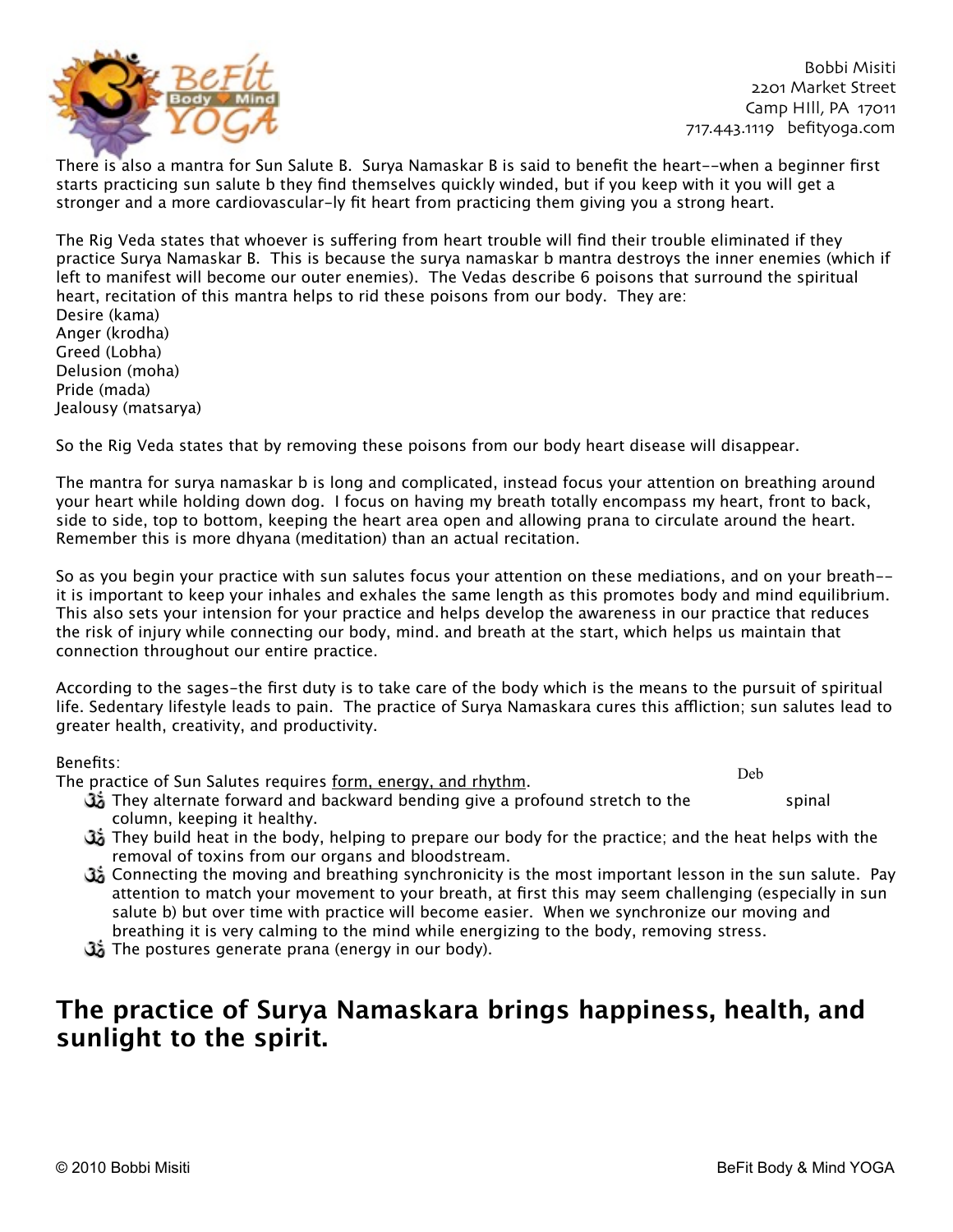

### **Starting Position: Samasthitih (Equal Standing)**

Stand with your feet together, toes touching, heels slightly parted Gently contract your thighs lifting your kneecaps Keep pelvis level, create inner lift through your bandhas Relax shoulders down Keep chin parallel to floor and lengthen top of head towards ceiling

Benefits:

**Ga**Induces a state of introversion

 $G_2$  Focus of the mudra (anjali mudra, the pressing of your palms together) to make an offering of intention for your practice

Activates the anahata Chakra (heart chakra)

Golt is the beginning and end of the sun salute and as such it represents the peace, tranquility, and beauty of the sunrise and sunset

#### **First Position: Hasta Uttanasana - Inhale Hands Up**

With an Inhale, reach your arms overhead keeping your palms together Keep your tailbone slightly tucked Gaze up to your thumbs

Benefits:

 $\mathbb{G}_d$  The upward stretch gives traction to the spine helping to maintain health of the discs When performed with an inhale it massages the abdominal organs and aids in digestion **Removes roundness of the back** 

**B**Prana is moved upward

Ga This pose affects the Vishuddi Chakra and the thyroid gland speeding up metabolism.  $G_0$  This pose is indicative of drawing in the energy of the newly risen sun, not only via the breath but every pore in your body. This is the energy we will use to dive into our busy days.



#### **Second Position: Exhale - Uttanasana**

Con Exhale bend forward at your hips (keeping your waist long —ribs away from hips) Ground your palms on either side of your feet—even if you need to bend your knees to do this--See picture of Deb **Tuck your head in toward your knees** Gaze past the tip of your nose

#### Benefits:

Gombines the effects of a forward bend with an inversion massaging the abdominal contents. **The whole abdomen is toned eliminating constipation** Good blood flow is encouraged to the spinal nerves **Emphasis is on the Swadhisthana chakra (2nd) B**>Prana is channeled to the lower regions of the body, motivated by exhalation

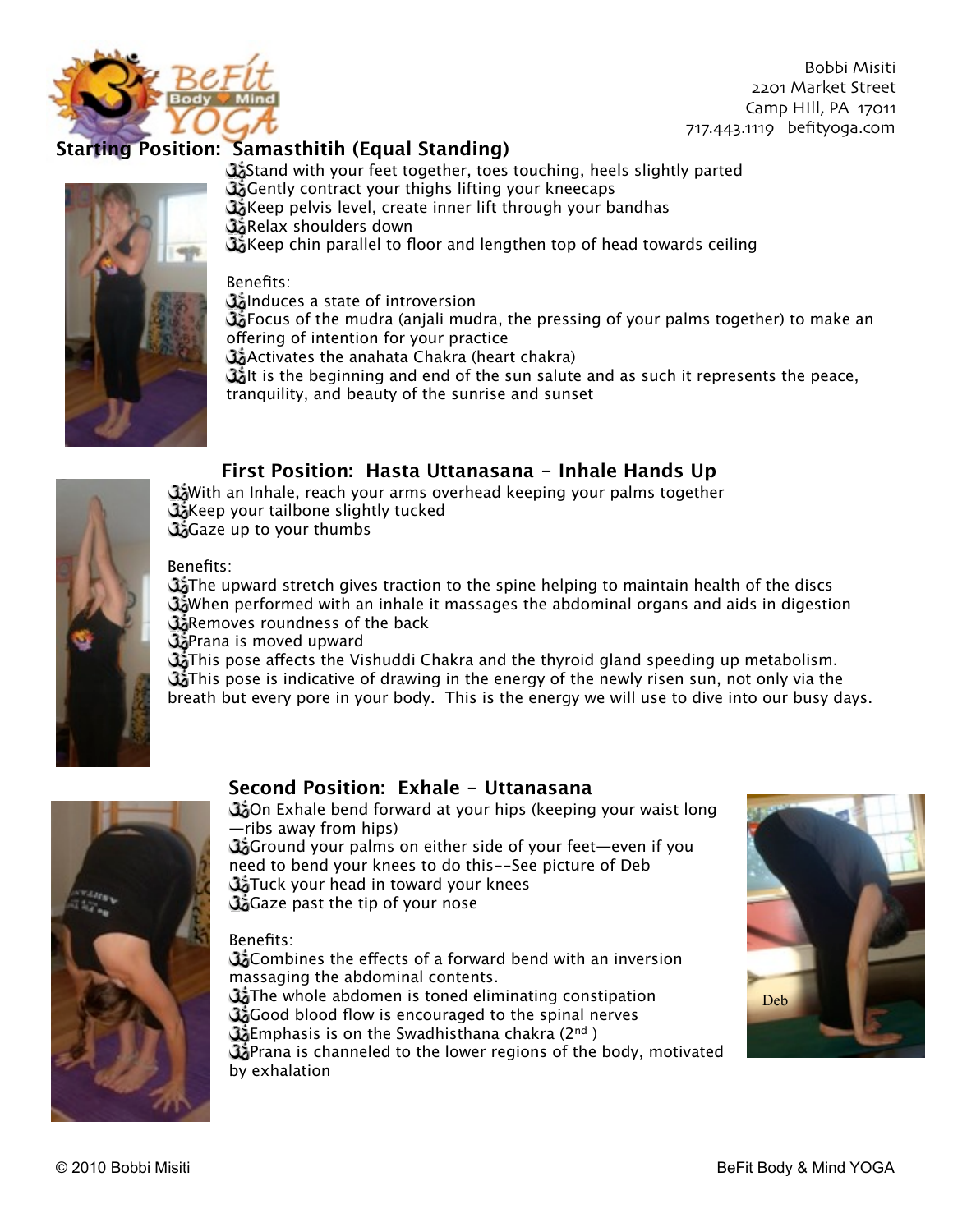

#### **Third Position: Inhale - Head Up**

GA Keeping your hands grounded look up lifting your head and heart, if your hamstrings do not allow you to straighten your knees,

bend your knees to keep your palms grounded as in picture of Deb. Pay attention to lift your heart area and not just throw the head up Lean your body weight forward into your hands

Benefits:

**S**Prepares us to jump back **Counter-stretch on the spine** Improves posture and strengthens the back

#### **Fourth Position: Exhale - Jump Back to Chaturanga Dandasana**

**Con** exhale step or jump back to push up position

Your forearms should be by your waist

**Wrists under your elbows** 

Go Engage abdominals and do not let back sag! If

you are too weak to not let your back sag, or have shoulder

issues, you may need to bend your knees to do the pose safely until you gain strength--see picture of Deb. Gaze past the tip of your nose **W** Fully exhale before moving into next pose

Deb

Benefits:

Obstrengthens chest, arms, shoulders, and abdominals Stimulates Manipura Chakra (3rd )

#### **Fifth Position: Inhale - Urdhva Mukha Svanasana**

On Inhale Roll forward uncurling toes and pushing through to the tops of your feet. Lift your torso up and back, push down with hands and lift chest in opposition

**B** Pull your hips to wrists as you extend upward and backward Gontract gluteals and thighs, point legs back. Slide shoulders down and back, If possible contract thighs and lift them off floor so only your hands and feet touch the floor. Again if strength or shoulder/back pain do not allow you to

keep your thighs off the floor, allowing your knees to rest on the floor may be helpful--just be careful to work toward building your strength and posture over time to be able to do the pose with your knees off the floor. Head is back and Gaze is down.







© 2010 Bobbi Misiti





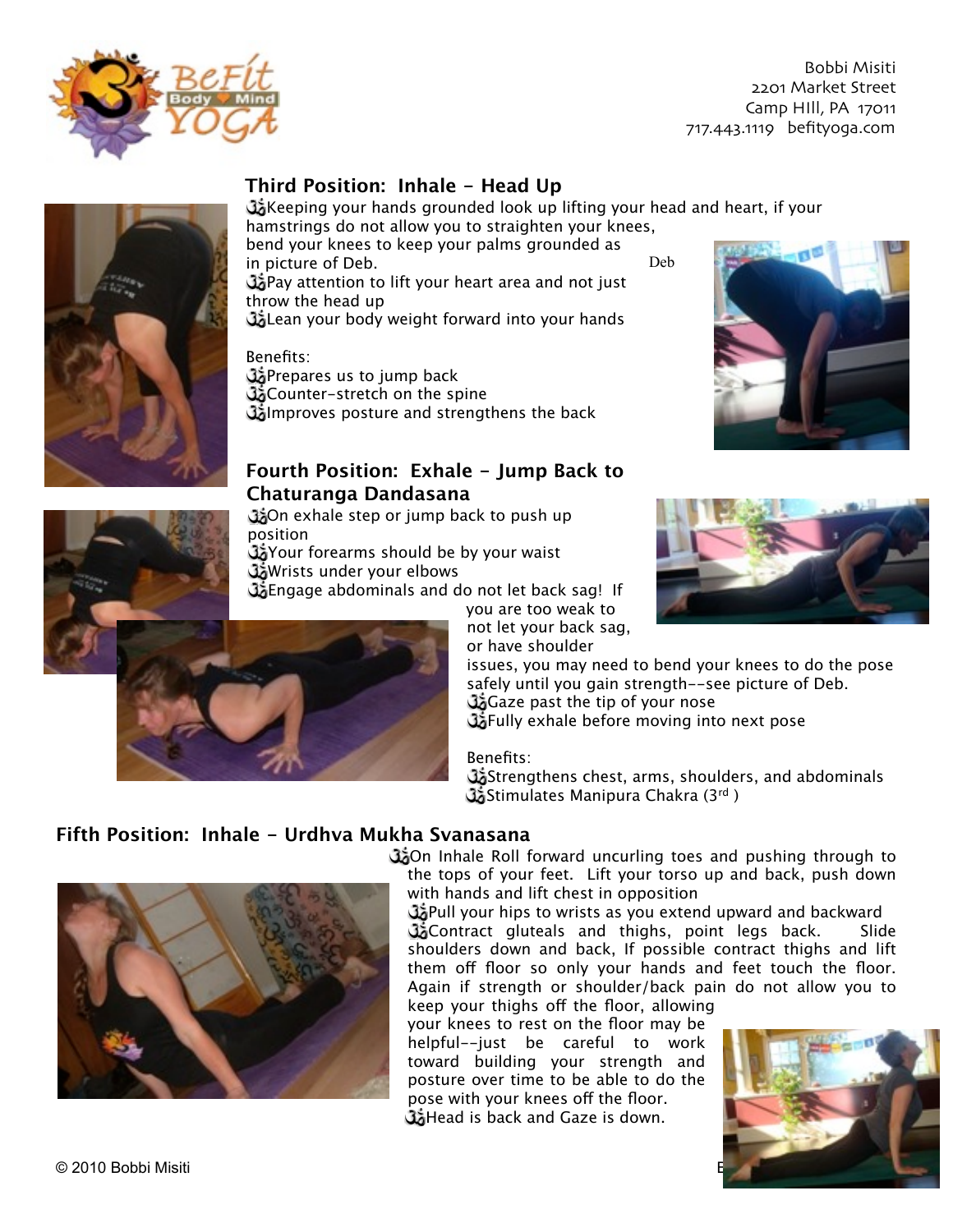

Benefits:

- **G** Relieves tension in the back muscles and spinal nerves as it stretches each vertebrae from top to bottom. Corrects posture.
- **G** Relieves many ailments such as asthma, constipation, indigestion, kidney and liver problems
- $\mathbb{G}_2$  Prana tends to move upward but we want to place our attention at the Swadhisthana chakra in attempt to stimulate prana at the source of the upward flow.
- **B** Represents the awakening after the low point of the previous pose, the arising of knowledge from ignorance



#### **Sixth Position: Exhale - Adho Mukha Svanasana-5 breaths**

On exhale lift hips by first engaging abdominals, push back with arms as you press chest back toward thighs, bend your knees if necessary. GAllow your head to relax between your arms, gaze toward navel. **Hold this position for 5 breaths.** 

If you are a member of the "tight hamstring club", you have a couple options of ways to do your down dog: Bend your knees as in the photo of Patrick, this will allow you to keep your spine straighter. or to deepen the hamstring stretch, keep your legs straight and work to move your hips back. This may cause your back to round, if you have any back issues this way is not recommended--

however if you have a strong back this position will stretch your hamstrings better.

Benefits:

Strengthens abdominals, arms, and wrist

Stretches calves, hamstrings, and Achilles tendon, chest and shoulders **Relieves varicose veins** 

Go Relieves spinal compression, like traction for the spine

Because the drishti (gaze) is toward the navel, the head position

stimulates Vishuddi Chakra (5th )

**C**Prana moves downward with the exhalation

#### Finish Sun Salute as you began: **Seventh Position: Inhale - Jump Up, Head Up Eighth Position: Exhale - Forward Bend**









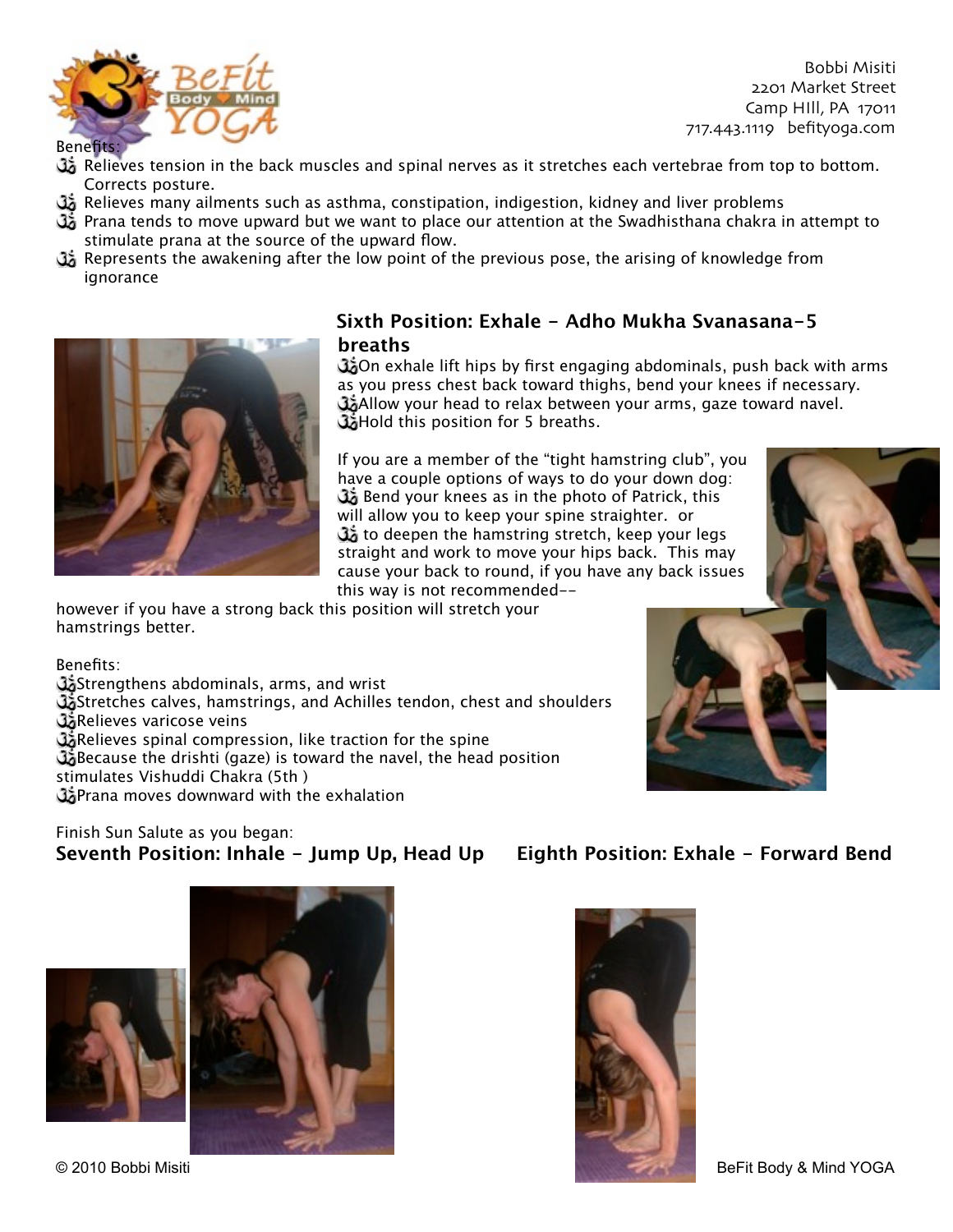

### **Ninth Position: Inhale - Hands Up Exhale - Samasthitih**





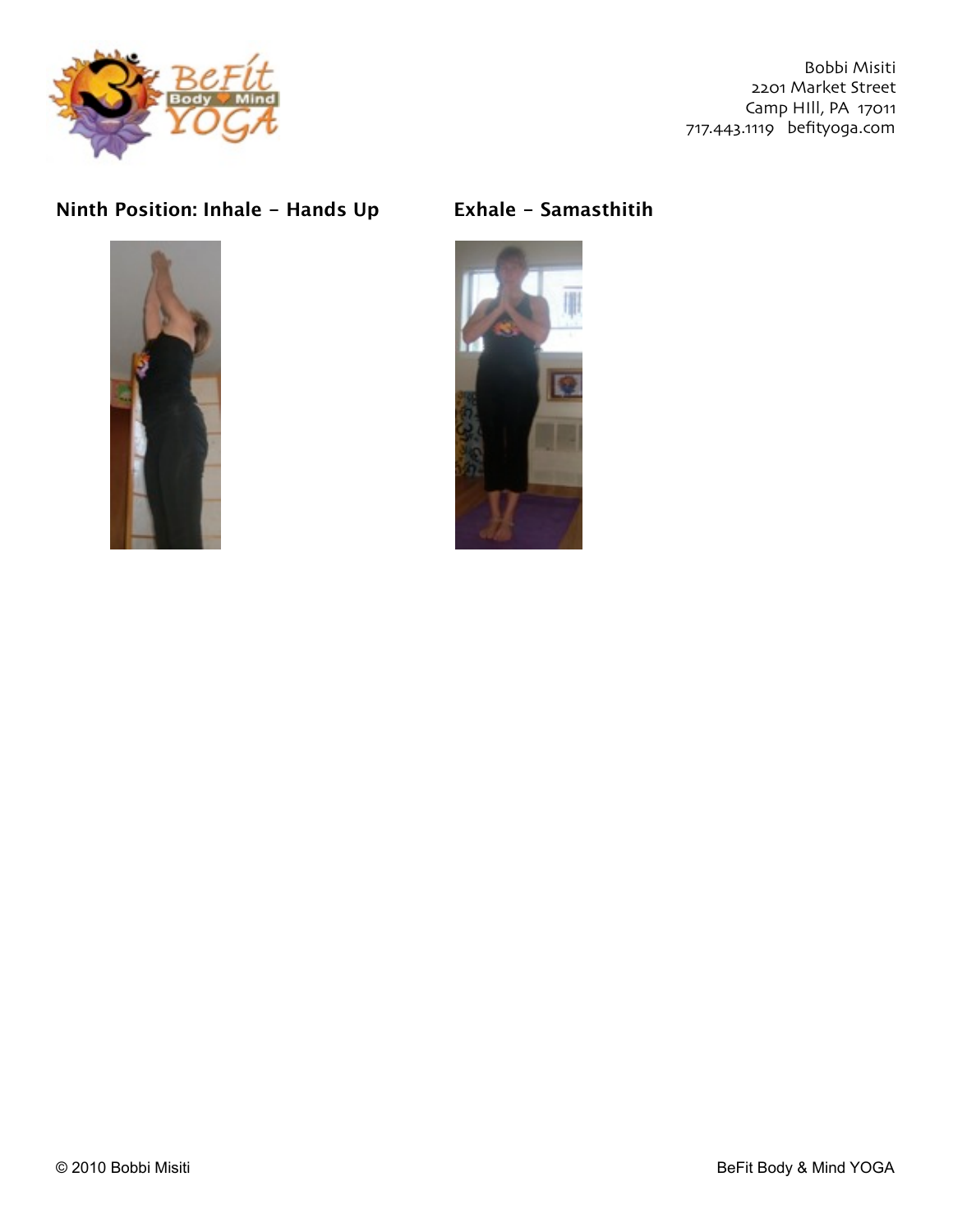

#### **Surya Namaskar B**

The Second Sun Salute is a little longer than the first, it too requires energy and rhythm. Since it is a bit longer you will feel it affect your breathing; over time practicing sun salutes will improve your fitness! I will only give detailed info on the new poses, see Surya Namaskar A for details on other poses.







On Inhale squat down to a demi-squat position, shifting your body weight toward your heels but keeping weight on all four corners of your feet keep your arms just in front of your cheeks (reaching the arms back to far strains the shoulders) **33** bring your palms together look to your thumbs

# **Second Position: Third Position: Fourth Position:**



**Exhale - Uttanasana Inhale - Head up Exhale - Chaturanga**





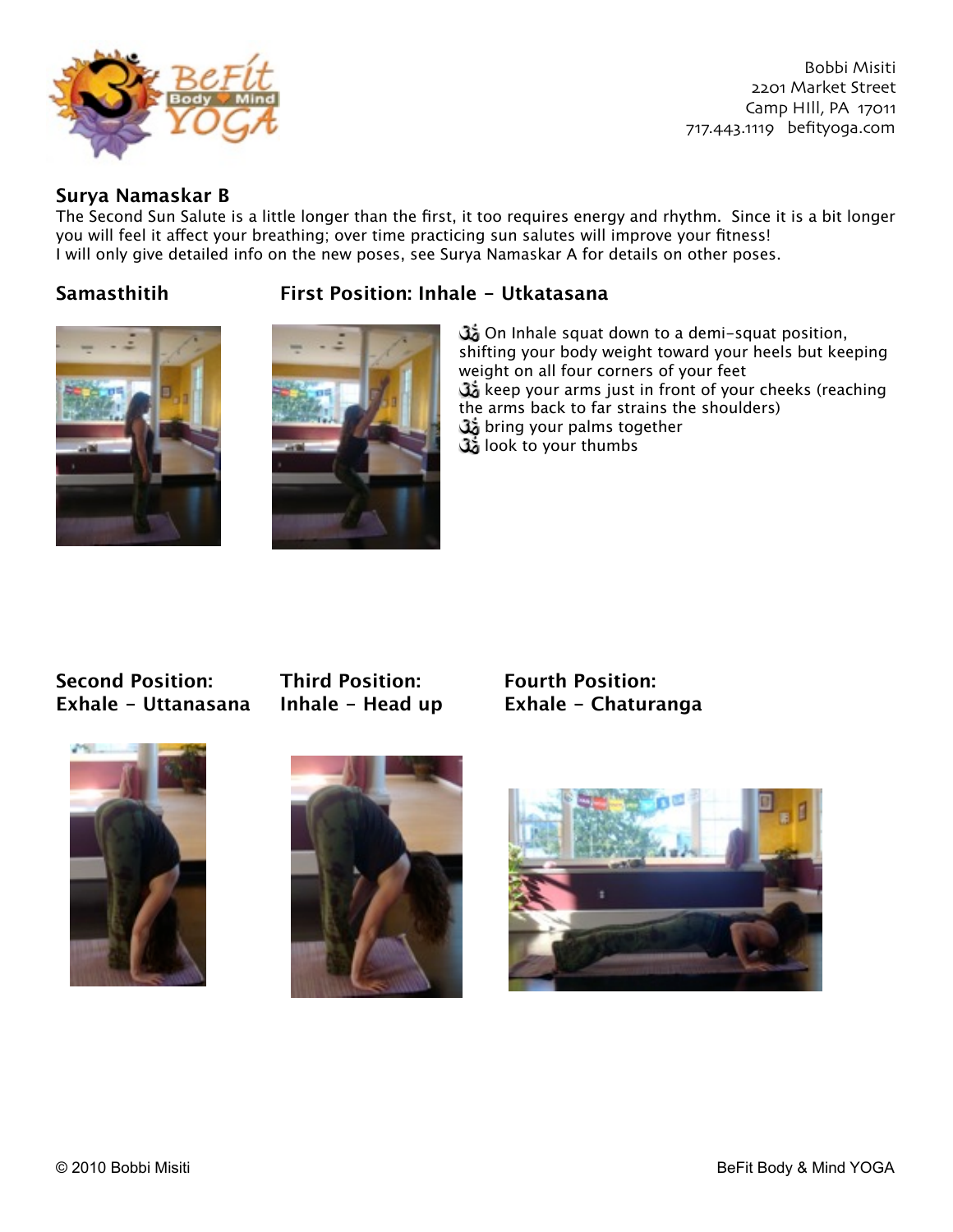

**Fifth Position:
Sixth Position:**



# **Inhale - Upward Facing Dog
Exhale - Downward facing Dog**



#### **7th Position: Inhale - Virabhadrasana**



turn your left foot grounding your heel, step your right foot forward up toward or between your hands, straighten your back leg, bend your front knee

 Inhaling reaching your arms up, palms together, looking to your thumbs

Stepping forward from the downward dog position will be challenging if you have tightness in your hips--in this case you may feel the need to take an extra breath here for awhile, that is ok . . .



be careful not to hold your breath while trying to keep rhythm. Also you may take a shorter stance or even use your hand to help get your foot forward.

# **8th Position:
9th position:
10th Position:**





**Exhale - Chaturanga Inhale - Upward Dog Exhale - Downward Dog**